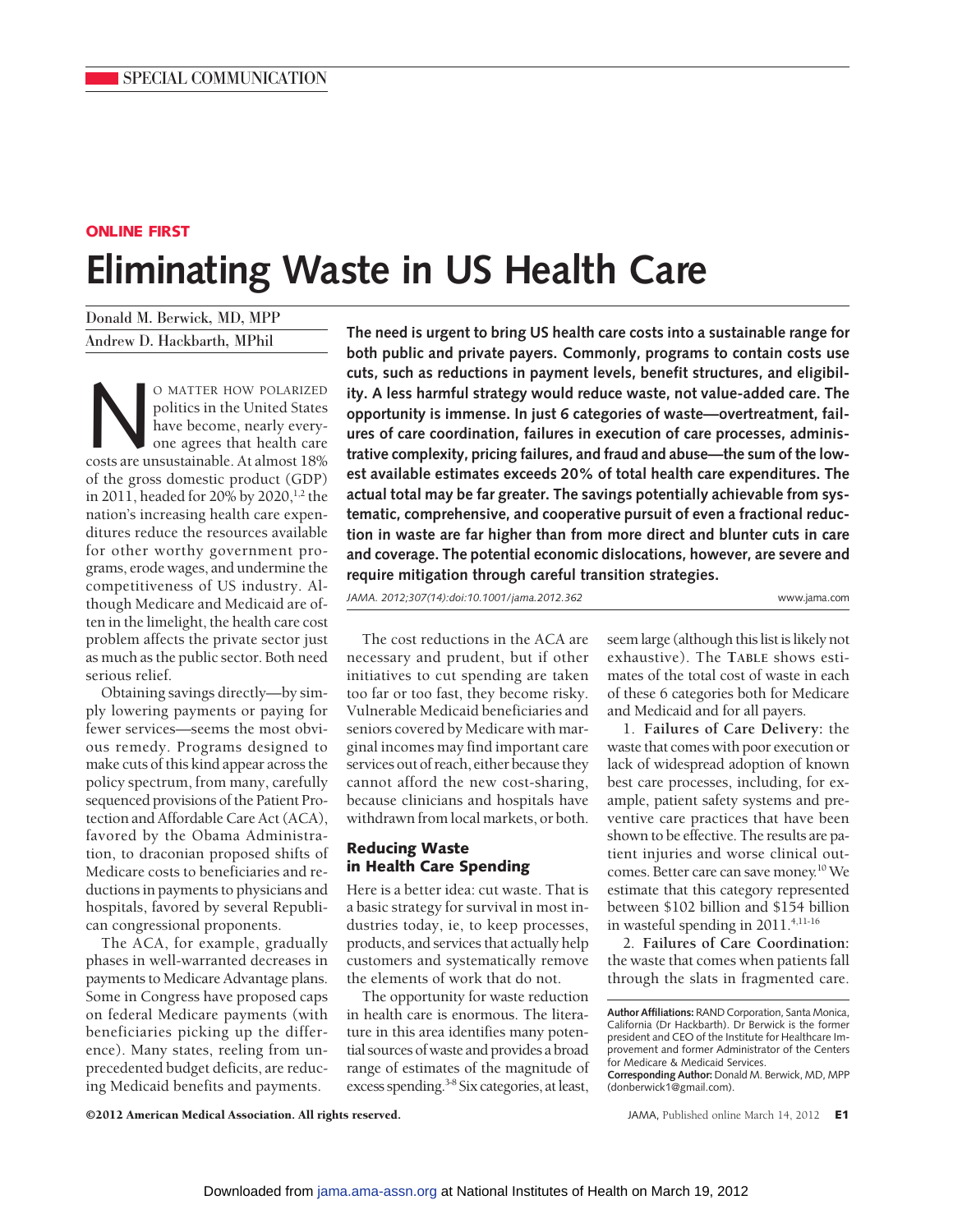## Table. Estimates of Annual US Health Care Waste, by Category<sup>a</sup>

|                               | \$ in Billions                                            |                 |      |                                              |          |      |
|-------------------------------|-----------------------------------------------------------|-----------------|------|----------------------------------------------|----------|------|
|                               | Annual Cost to Medicare and Medicaid in 2011 <sup>b</sup> |                 |      | Annual Cost to US Health Care System in 2011 |          |      |
|                               | Low                                                       | <b>Midpoint</b> | High | Low                                          | Midpoint | High |
| Failures of care delivery     | 26                                                        | 36              | 45   | 102                                          | 128      | 154  |
| Failures of care coordination | 21                                                        | 30              | 39   | 25                                           | 35       | 45   |
| Overtreatment                 | 67                                                        | 77              | 87   | 158                                          | 192      | 226  |
| Administrative complexity     | 16                                                        | 36              | 56   | 107                                          | 248      | 389  |
| Pricing failures              | 36                                                        | 56              |      | 84                                           | 131      | 178  |
| Fraud and abuse               | 30                                                        | 64              | 98   | 82                                           | 177      | 272  |
| Total <sup>c</sup>            | 197                                                       | 300             | 402  | 558                                          | 910      | 1263 |

a Table entries represent the range of estimates of waste in each category from sources cited in the text. The total waste estimates are simply the sums of the category-level estimates.<br>This simple summing is feasible beca Socolow,<sup>9</sup> we did not attempt to estimate interactions between or among the categories.<br><sup>b</sup>Including both state and federal costs.<br><sup>c</sup>Totals may not match the sum of components due to rounding.

The results are complications, hospital readmissions, declines in functional status, and increased dependency, especially for the chronically ill, for whom care coordination is essential for health and function. We estimate that this category represented between \$25 billion and \$45 billion in wasteful spending in  $2011$ .<sup>14-17</sup>

3. **Overtreatment:** the waste that comes from subjecting patients to care that, according to sound science and the patients' own preferences, cannot possibly help them—care rooted in outmoded habits, supply-driven behaviors, and ignoring science. Examples include excessive use of antibiotics, use of surgery when watchful waiting is better, and unwanted intensive care at the end of life for patients who prefer hospice and home care. We estimate that this category represented between \$158 billion and \$226 billion in wasteful spending in 2011.<sup>4,11,12,18</sup>

4. **Administrative Complexity:** the waste that comes when government, accreditation agencies, payers, and others create inefficient or misguided rules. For example, payers may fail to standardize forms, thereby consuming limited physician time in needlessly complex billing procedures. We estimate that this category represented between \$107 billion and \$389 billion in wasteful spending in 2011.<sup>4,5,18-22</sup>

5. **Pricing Failures:** the waste that comes as prices migrate far from those expected in well-functioning markets, that is, the actual costs of production plus a fair profit. For example, because of the absence of effective transparency and competitive markets, US prices for diagnostic procedures such as MRI and CT scans are several times more than identical procedures in other countries.23 We estimate that this category represented between \$84 billion and \$178 billion in wasteful spending in 2011.4,7,11,22,24-27

6. **Fraud and Abuse:** the waste that comes as fraudsters issue fake bills and run scams,<sup>28</sup> and also from the blunt procedures of inspection and regulation that everyone faces because of the misbehaviors of a very few. We estimate that this category represented between \$82 billion and \$272 billion in wasteful spending in 2011.<sup>20,29</sup>

For US health care overall, the sum of the lowest estimates is \$558 billion per year, or 21% of national health expenditures; and the sum of midpoint estimates is \$910 billion per year, or 34%.

# **A "Wedges" Model for Reducing Health Care Spending**

How should efforts to reduce health care waste be organized? A helpful analytical model is suggested by the previous work of Pacala and Socolow<sup>9</sup> on a strategy for keeping atmospheric carbon in a sustainable range. These authors framed their approach by comparing 2 possible future trajectories of CO2 levels over time—a catastrophic "business as usual" trajectory, in which little or no  $CO<sub>2</sub>$  mitigation occurs and an alternative that climate science predicts would stabilize  $CO<sub>2</sub>$  levels. Graphed over time, the area between the 2 curves is a "stabilization triangle," representing the carbon reductions required to avoid a climate catastrophe.

As Pacala and Socolow pointed out, no single carbon-reducing tactic is sufficient to fill the stabilization triangle. They proposed a portfolio of tactics, each of which fills a "wedge" of needed reductions over time. The authors listed 15 such wedges—greater use of solar power, reduced automobile emissions, better building insulation, increased nuclear power, and so on.9

The challenge to reduce health care spending is analogous. The "business as usual" curve of US health care expenditures is economically disastrous. A sustainable cost trajectory arguably lies close to overall GDP growth; that is, health care costs increasing no faster than the GDP, so that the percentage of GDP spent on health care remains constant. The stabilization triangle is the difference—\$2.2 trillion in additional cumulative savings in US health care spending over 2012-2020 and numerous cost-reducing "wedges" are needed to fill it. The **FIGURE**, based on the model proposed by Pacala and Socolow, provides an analogous framing of US health care spending.

To illustrate one possible portfolio of programs that aims to broadly reduce

**E2** JAMA, Published online March 14, 2012 **COM COMPLEM COMPLEM COMPLEM COMPLEM COMPLEM COMPLEM COMPLEM COMPLEM COMPLEM COMPLEM COMPLEM COMPLEM COMPLEM COMPLEM COMPLEM COMPLEM COMPLEM CO**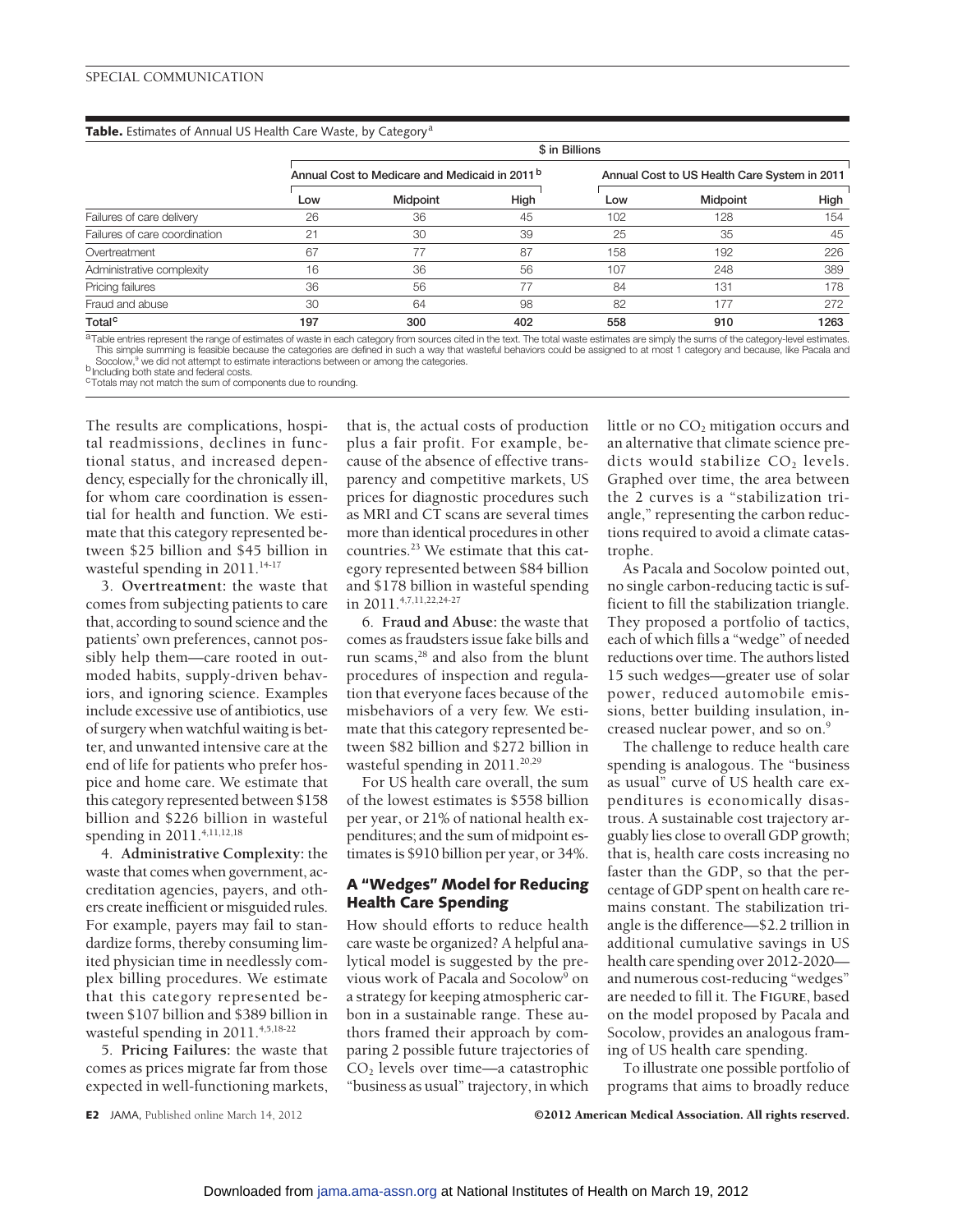wasteful health care spending of all types, the stabilization triangle shown in the Figure contains wedges for each of the 6 categories of waste described above—each shrunk proportionally to the fraction of its total theoretical size necessary to fill the stabilization triangle and reduce health care spending to exactly match projected GDP growth between 2012 and 2020.

Addressing the wedge designated "overtreatment," for example, would require identifying specific clinical procedures, tests, medications, and other services that do not benefit patients and using a range of levers in policy, payment, training, and management to reduce their use in appropriate cases. The National Priorities Partnership program at the National Quality Forum has produced precisely such a list in cooperation with and with the endorsement of relevant medical specialty societies.30 The next needed step would be for stakeholders to adopt the wastereduction goals for that wedge and combine efforts to change practice accordingly.

## **Realizing Savings in the Health Care System**

The ACA includes provisions for cutting payments and raising revenues that will achieve about \$670 billion of gross savings for the Centers for Medicare & Medicaid Services (CMS) as a payer between 2011 and 2019, according to the CMS Office of the Actuary.31 These estimates focus on "direct" savings, which are realized whether or not physicians, hospitals, insurers, and other stakeholders in the health care system change their behavior; that is, they neither assume nor require reducing waste. The estimate of total savings theoretically achievable through waste reduction, as opposed to direct cuts, far exceeds that figure; it is more than \$3 trillion for CMS in the same period and roughly \$11 trillion for all payers. Eliminating on average an additional 4% of this waste each year—reaching a 37% reduction in annual theoretical waste by 2020—would achieve the goal of sustainability over this period.

The ACA does not ignore waste reduction; indeed, many of its provisions aim for it. For example, valuebased purchasing can encourage hospitals and physicians to adopt best practices, decrease patient injuries, and help reduce overuse of ineffective care. Accountable care organizations and bundled payment can give more patients the benefits of seamless care. Predictive analytics of Medicare claims and more aggressive enforcement ought to reduce fraud. Expansions of bidding procedures may lead to prices that better reflect actual production costs. If successful, these programs and others like them will reduce overall health care expenditures, provide a windfall of "indirect" savings to CMS, and all the while improve patient care. By contrast, broad payment cuts and benefit cuts may harm patients and lead to a less ambitious and less equitable health care system. Reducing waste is by far the largest, most humane, and smartest opportunity for evolving an affordable health care system.

# **Additional Considerations**

Effectively filling the health care cost stabilization triangle with enough wedges of waste reduction will require more than a list, however. It will demand a highly self-conscious and intentional leadership agenda, with bold and explicit goals, honest monitoring, and strong cooperation between public and private payers. Furthermore, its success will depend on committed leadership from health care professions, who can most accurately tell the difference between waste and what helps.

Instantaneously reducing health care waste at the theoretically accessible scale—that is, 20% or more of total health care costs—is neither practical nor, from the viewpoint of economic stability, desirable. But the opportunity is so enormous that achieving even a fraction of that amount in the short run could help health care turn the corner toward stability without harming patients.

However, extracting even a small fraction of the total waste from an in-





The "wedges" model for US health care follows the approach based on the model by Pacala and Socolow.<sup>9</sup> The solid black "business as usual" line depicts a current projection of health care spending, which is estimated to grow faster than the gross domestic product (GDP), increasing the percentage of GDP spent on health care; the dashed line depicts a more sustainable level of health care spending growth that matches GDP growth, fixing the percentage of GDP spent on health care at 2011 levels. Between these lines lies the "stabilization triangle"—the reduction in national health care expenditures needed to close the gap. The 6 colored regions filling the triangle show one possible set of spending reduction targets; each region represents health care expenditures as a percentage of GDP that could be eliminated by reduction of spending in that waste category over time.

©2012 American Medical Association. All rights reserved. JAMA, Published online March 14, 2012 **E3**